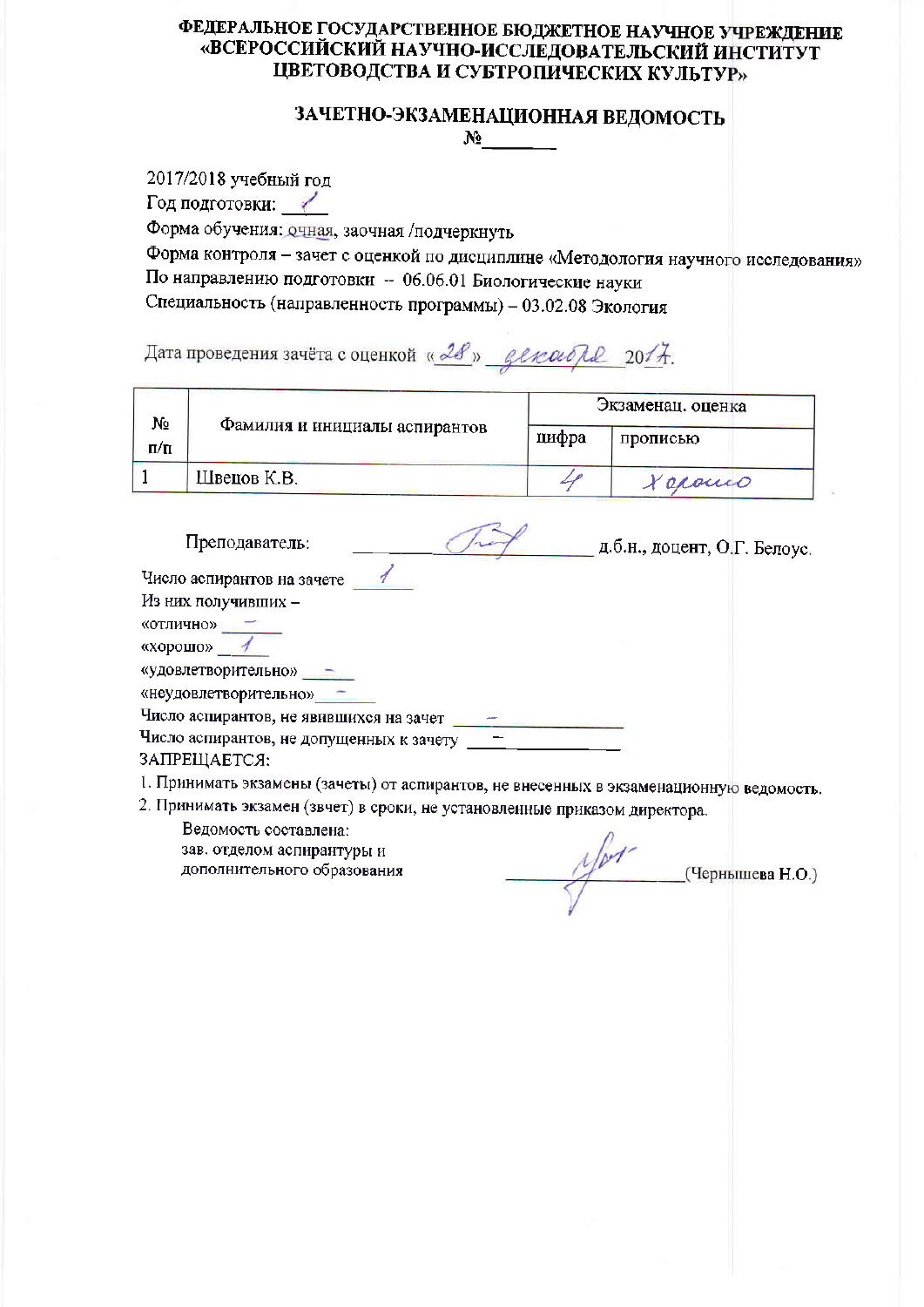## ЗАЧЕТНО-ЭКЗАМЕНАЦИОННАЯ ВЕДОМОСТЬ  $N_2$

2017/2018 учебный год

Год подготовки: 2

Форма обучения: очная, заочная /подчеркнуть

Форма контроля - экзамен по дисциплине Иностранный язык (английский)

Направление подготовки: 35.06.01 Сельское хозяйство

Специальность (направленность программы) - 06.01.08 Плодоводство, виноградарство

#### Экзаменационная комиссия:

Председатель: А.В. Рындин, академик РАН, д.с-х.н., директор ФГБНУ ВНИИЦиСК.

Зам. председателя: Н.Н. Карпун, к.б.н., доцент, зам. директора по науке ФГБНУ ВНИИПиСК.

Члены комиссии: 1. А.А. Полякова, д.пед.н., профессор, зав. каф. иностранных языков Сочинского филиала РУДН;

> 2. С.Э. Кегеян, к.ф.н., доцент, доцент кафедры иностранных языков  $CTV$

Дата проведения экзамена « В » ленее ре 20/8.

|                    | Фамилия и инициалы аспирантов |       | Экзаменац. оценка |
|--------------------|-------------------------------|-------|-------------------|
| $N_2$<br>$\Pi/\Pi$ |                               | цифра | прописью          |
|                    | Траутвейн К.С.                |       | Appopped          |

(Рындин А.В.) Председатель: (Карпун Н.Н.) Зам. председателя: **(Полякова А.А.)** Члены экзаменационной комиссии: (Кегеян С.Э.)

| Число аспирантов на экзамене               |  |
|--------------------------------------------|--|
| Из них получивших -                        |  |
| «отлично»                                  |  |
| «хорошо»                                   |  |
| «удовлетворительно»                        |  |
| «неудовлетворительно»                      |  |
| Число аспирантов, не явившихся на экзамен  |  |
| Число аспирантов, не допущенных к экзамену |  |
|                                            |  |

#### ЗАПРЕШАЕТСЯ:

- 1. Принимать экзамены от аспирантов, не внесенных в экзаменационную ведомость.
- 2. Принимать экзамен в сроки, не установленные приказом директора.
	- Ведомость составила: зав. отделом аспирантуры и дополнительного образования

(Чернышева Н.О.)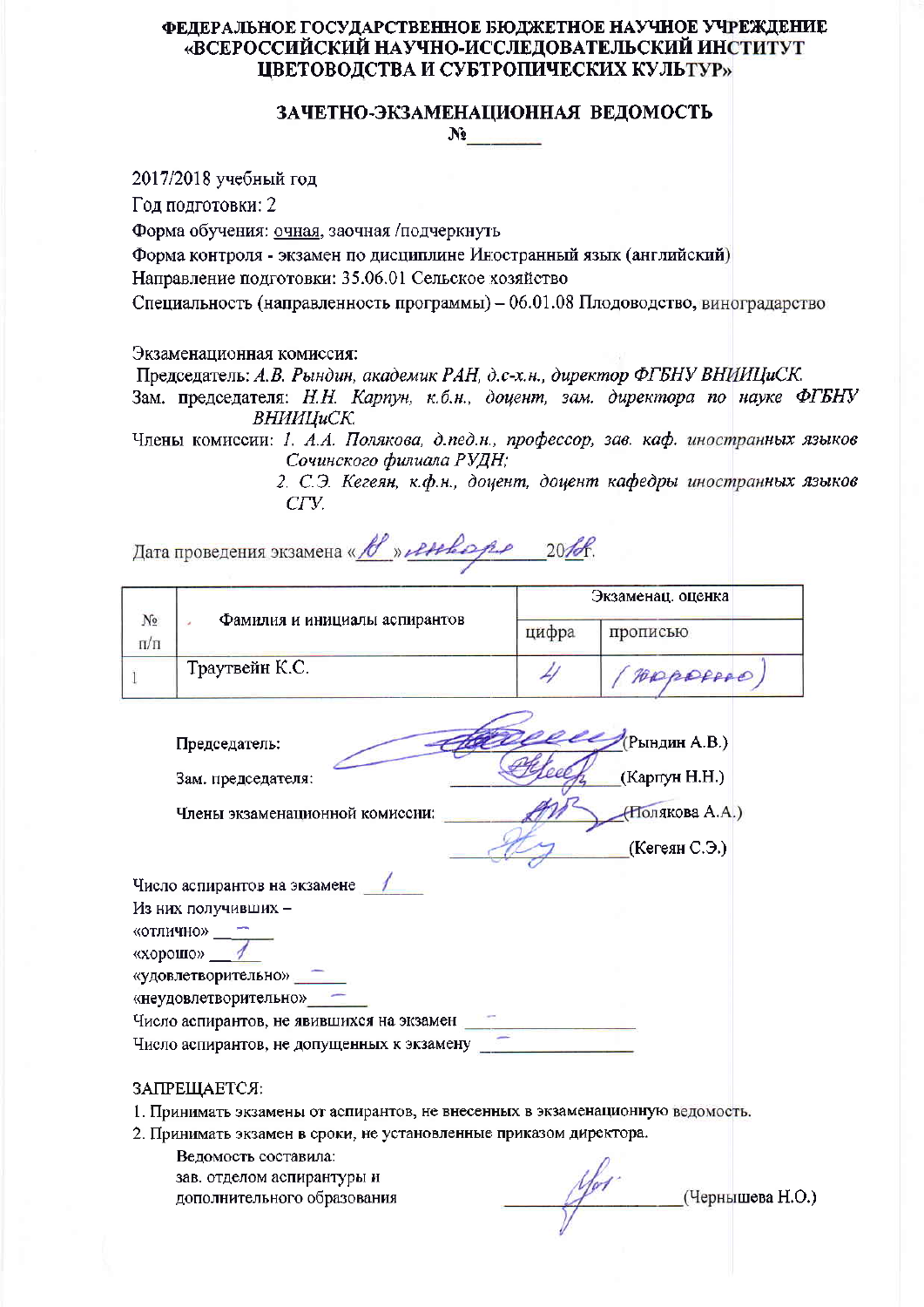#### ЗАЧЕТНО-ЭКЗАМЕНАЦИОННАЯ ВЕДОМОСТЬ  $N_2$  and  $N_3$

2017/2018 учебный год

Год подготовки: 2

Форма обучения: очная, заочная /подчеркнуть

Форма контроля - экзамен по дисциплине Иностранный язык (английский)

Направление подготовки: 06.06.01 Биологические науки

Специальность (направленность программы) - 03.01.05 Физиология и биохимия растений

Экзаменационная комиссия:

Председатель: А.В. Рындин, академик РАН, д.с-х.н., директор ФГБНУ ВНИИЦиСК.

Зам. председателя: Н.Н. Карпун, к.б.н., доцент, зам. директора по науке ФГБНУ **BHHHIIuCK** 

Члены комиссии: 1. А.А. Полякова, д.пед.н., профессор, зав. каф. иностранных языков Сочинского филиала РУДН;

2. С.Э. Кегеян, к.ф.н., доцент, доцент кафедры иностранных языков  $CTV$ 

Дата проведения экзамена « 18 » Atchape 2016.

| No  | Фамилия и инициалы аспирантов | Экзаменац. оценка |                  |  |
|-----|-------------------------------|-------------------|------------------|--|
| п/п |                               | цифра             | прописью         |  |
|     | Платонова Н.Б.                |                   | <i>DMALORALD</i> |  |

Председатель:  $\mathcal{P}$ (Рындин А.В.) Зам. председателя: (Карпун Н.Н.) Члены экзаменационной комиссии: / (Полякова А.А.) (Кегеян С.Э.) Число аспирантов на экзамене 1 Из них получивших -«отлично» 1

 $\langle x \rangle$  ( $\langle x \rangle$   $\langle x \rangle$ )  $\langle x \rangle$ 

«удовлетворительно»

«неудовлетворительно» -

Число аспирантов, не явившихся на экзамен

#### ЗАПРЕЩАЕТСЯ:

1. Принимать экзамены от аспирантов, не внесенных в экзаменационную ведомость.

2. Принимать экзамен в сроки, не установленные приказом директора.

(Чернышева Н.О.)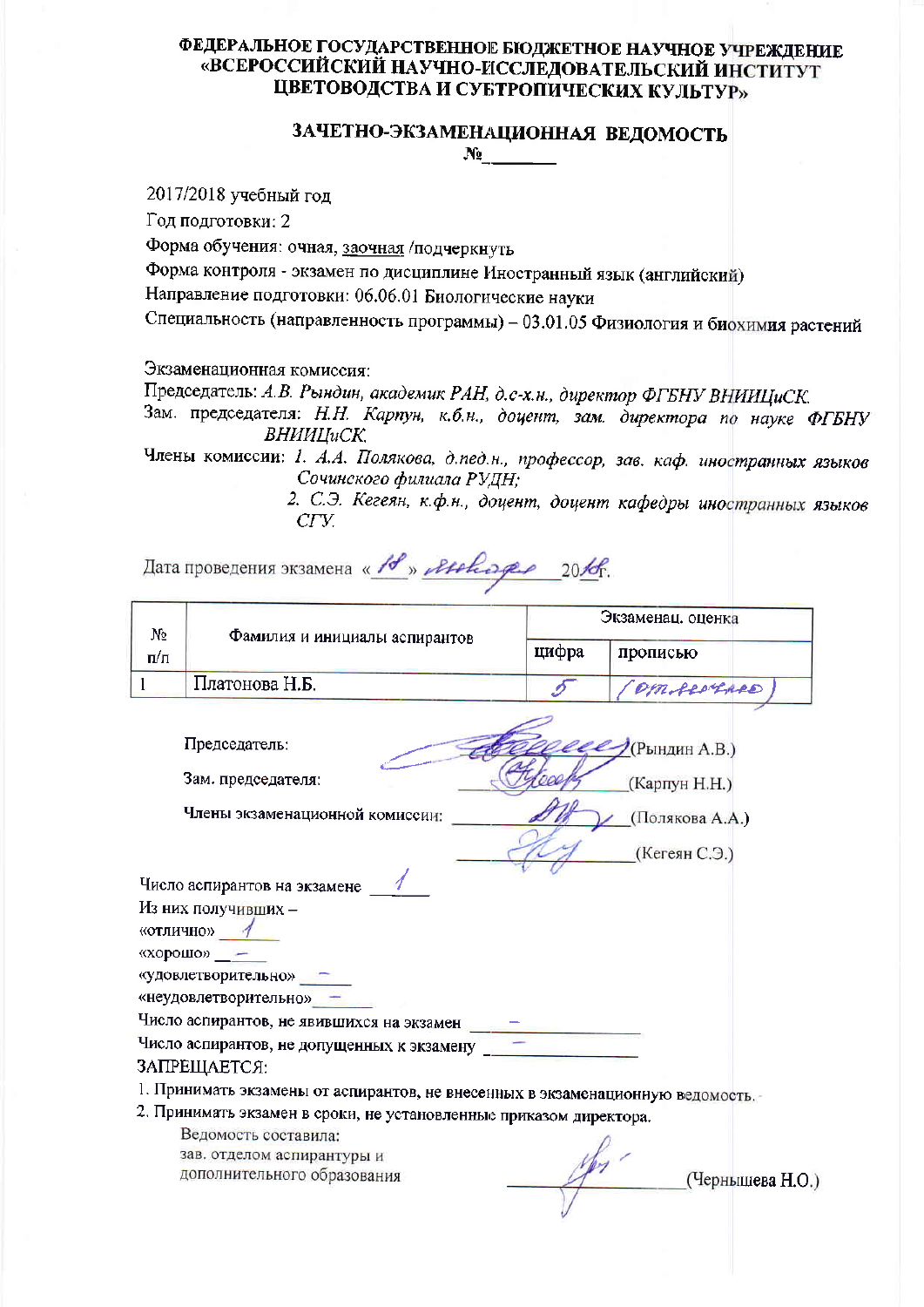# ЗАЧЕТНО-ЭКЗАМЕНАЦИОННАЯ ВЕДОМОСТЬ  $N_2$

2017/2018 учебный год

Год подготовки: 2

Форма обучения: очная, заочная /подчеркнуть

Форма контроля - экзамен по дисциплине Иностранный язык (английский)

Направление подготовки: 35.06.01 Сельское хозяйство

Специальность (направленность программы) - 06.01.05 Селекция и семеноводство сельскохозяйственных растений

Экзаменационная комиссия:

Председатель: А.В. Рындин, академик РАН, д.с-х.н., директор ФГБНУ ВНИИЦиСК.

Зам. председателя: Н.Н. Карпун, к.б.н., доцент, зам. директора по науке ФГБНУ ВНИИЦиСК.

Члены комиссии: 1. А.А. Полякова, д.пед.н., профессор, зав. каф. иностранных языков Сочинского филиала РУДН:

2. С.Э. Кегеян, к.ф.н., доцент, доцент кафедры иностранных языков CFV.

Дата проведения экзамена « В » летеря, 2016

| No  | Фамилия и инициалы аспирантов | Экзаменац. оценка |              |  |
|-----|-------------------------------|-------------------|--------------|--|
| п/п |                               | цифра             | прописью     |  |
|     | Якушина Л.Г.                  |                   | (OMCRANGARD) |  |

**CEL CHEATHER A.B.)** Председатель: Зам. председателя: (Карпун Н.Н.) (Полякова А.А.)

Члены экзаменационной комиссии:

Число аспирантов на экзамене Из них получивших -

«отлично» 1

«хорошо»  $-$ 

«удовлетворительно»

«неудовлетворительно» -

Число аспирантов, не явившихся на экзамен

Число аспирантов, не допущенных к экзамену

# ЗАПРЕЩАЕТСЯ:

1. Принимать экзамены от аспирантов, не внесенных в экзаменационную ведомость.

2. Принимать экзамен в сроки, не установленные приказом директора.

Ведомость составила: зав. отделом аспирантуры и дополнительного образования

afri-(Чернышева Н.О.)

(Кегеян С.Э.)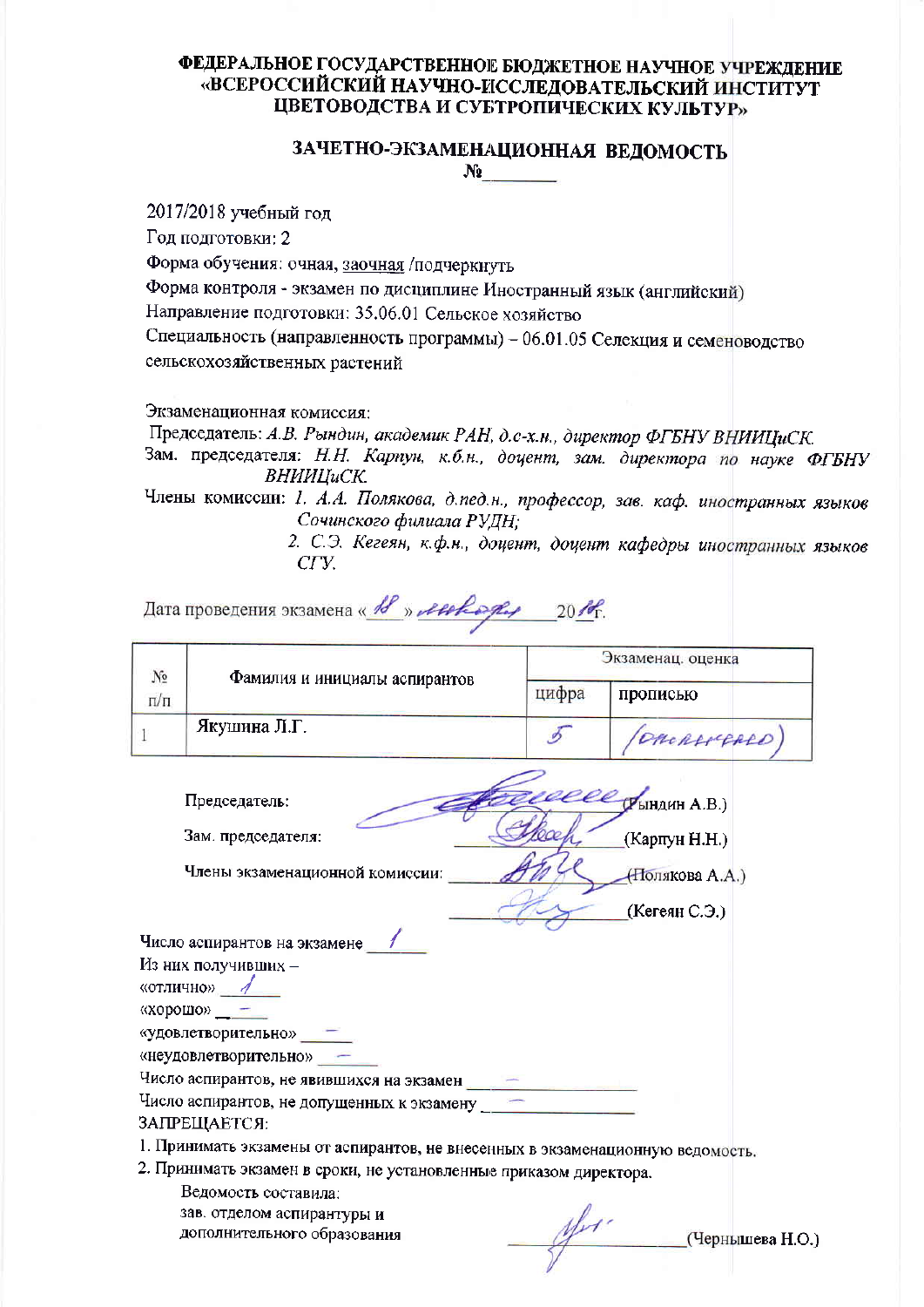АТТЕСТАЦИОННАЯ ВЕДОМОСТЬ Frasperoprobes 4 (Ф.И.О. обучающегося) <u>« 1 » genespu 20 17</u> r. Направление подготовки: 36, PB, P1 Leffecoe Regree es Ro threedeen Направленность программы: 06, 01, 08 chees Вид зачета Tenegrocratival repeation all comments and chef ellerno.  $\mathscr{D}_{\Omega}$   $\mathscr{S}_{\Omega}$ 

| $(11$ ереаттестация/перезачет) <i>значить с тителие - послу при</i> |  |  | the property of the property of the property |
|---------------------------------------------------------------------|--|--|----------------------------------------------|
|                                                                     |  |  |                                              |
|                                                                     |  |  |                                              |

| N₫<br>n/n | Наименование<br>дисциплины (части<br>дисциплины), практики<br>И Т.Д. | Объем<br>(час.) | Трудоемкость<br>(3E) | Форма<br>промежуточной<br>аттестации | Результат<br>(оценка) |
|-----------|----------------------------------------------------------------------|-----------------|----------------------|--------------------------------------|-----------------------|
|           |                                                                      |                 |                      |                                      |                       |
|           | Haynesse uno regate.<br>TERRACER MACAdreco                           | 4D8             |                      | gerefuse                             | SORESPARD             |

(Рындин А.В.) Председатель: (Карпун Н.Н.) Зам. председателя: (Белоус О.Г.) Члены экзаменационной комиссии: (Маляровская В.И.) (Тутберидзе ЦВ.) Составила: зав. ОАиДО (Чернышева Н.О.)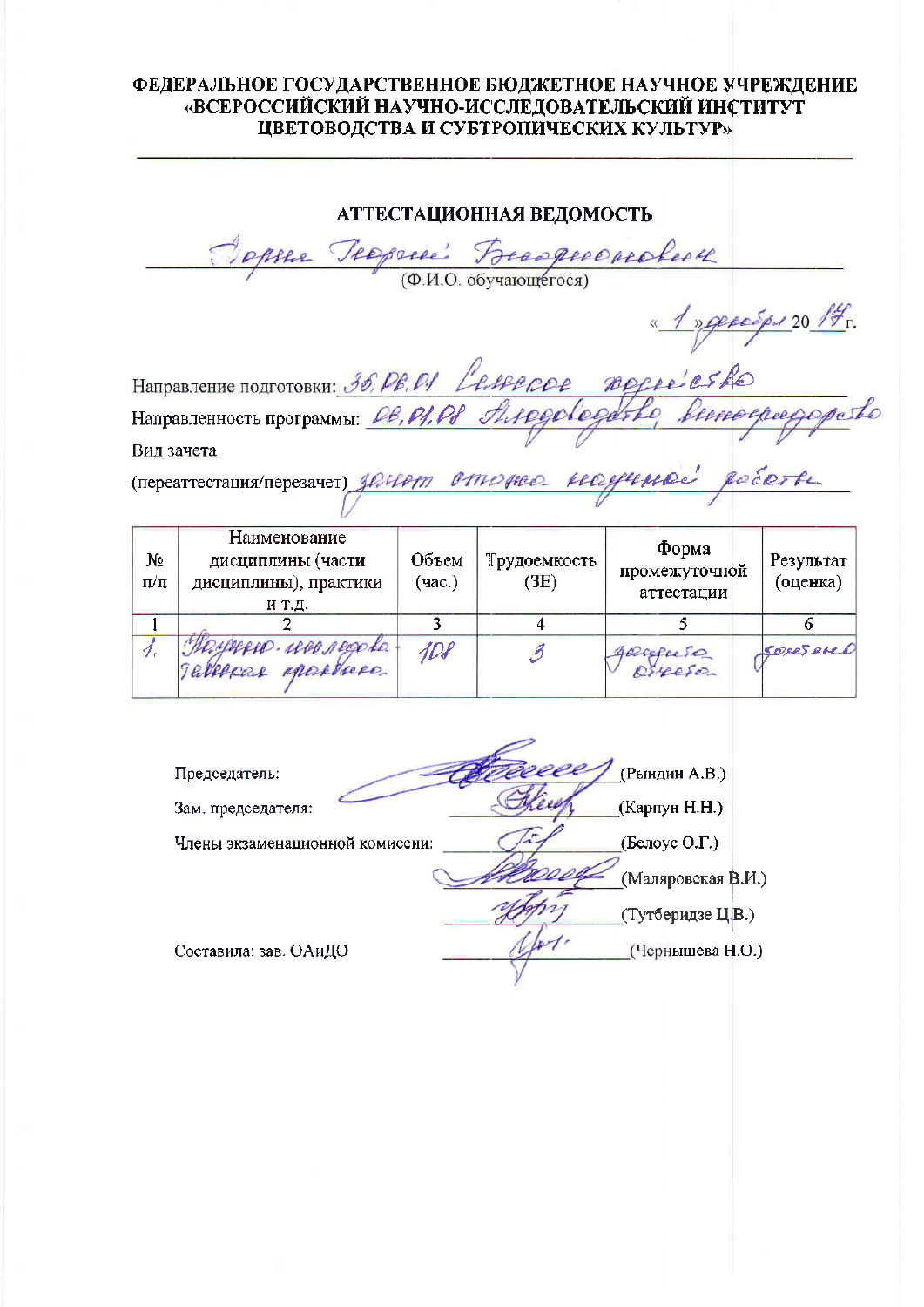АТТЕСТАЦИОННАЯ ВЕДОМОСТЬ Teeproacheeer Apressee Teeppess (Ф.И.О. обучающегося) <u>« 1 parcoops 20 ft.</u> Cessarer posseiembe Направление подготовки: 35, Р.Е. РА Направленность программы: Ов. ОЛ. Ов THRESHOPER Вид зачета playmence emergee (переаттестация/перезачет) *{D+Lern* Наименование Форма Результат дисциплины (части Объем Трудоемкость  $N_2$ промежуточной (оценка) дисциплины), практики  $(4ac.)$  $(3E)$  $\Pi/\Pi$ аттестации и т.д.  $\overline{3}$ 6  $\overline{4}$  $\overline{1}$  $\overline{2}$ Hoyesee reconside.  $\mathcal{A}\mathcal{D}\mathcal{B}$  $\overline{\mathcal{Z}}$  $\lambda$ . Zerefered exces cesso TRAPPERR MORTERE OSICOSO Sta (Рындин А.В.) Председатель: (Карпун Н.Н.) Зам. председателя: (Белоус О.Г.) Члены экзаменационной комиссии:

Составила: зав. ОАиДО

(Чернышева Н.О.)

(Маляровская В.И.)

(Тутберидзе Ц.В.)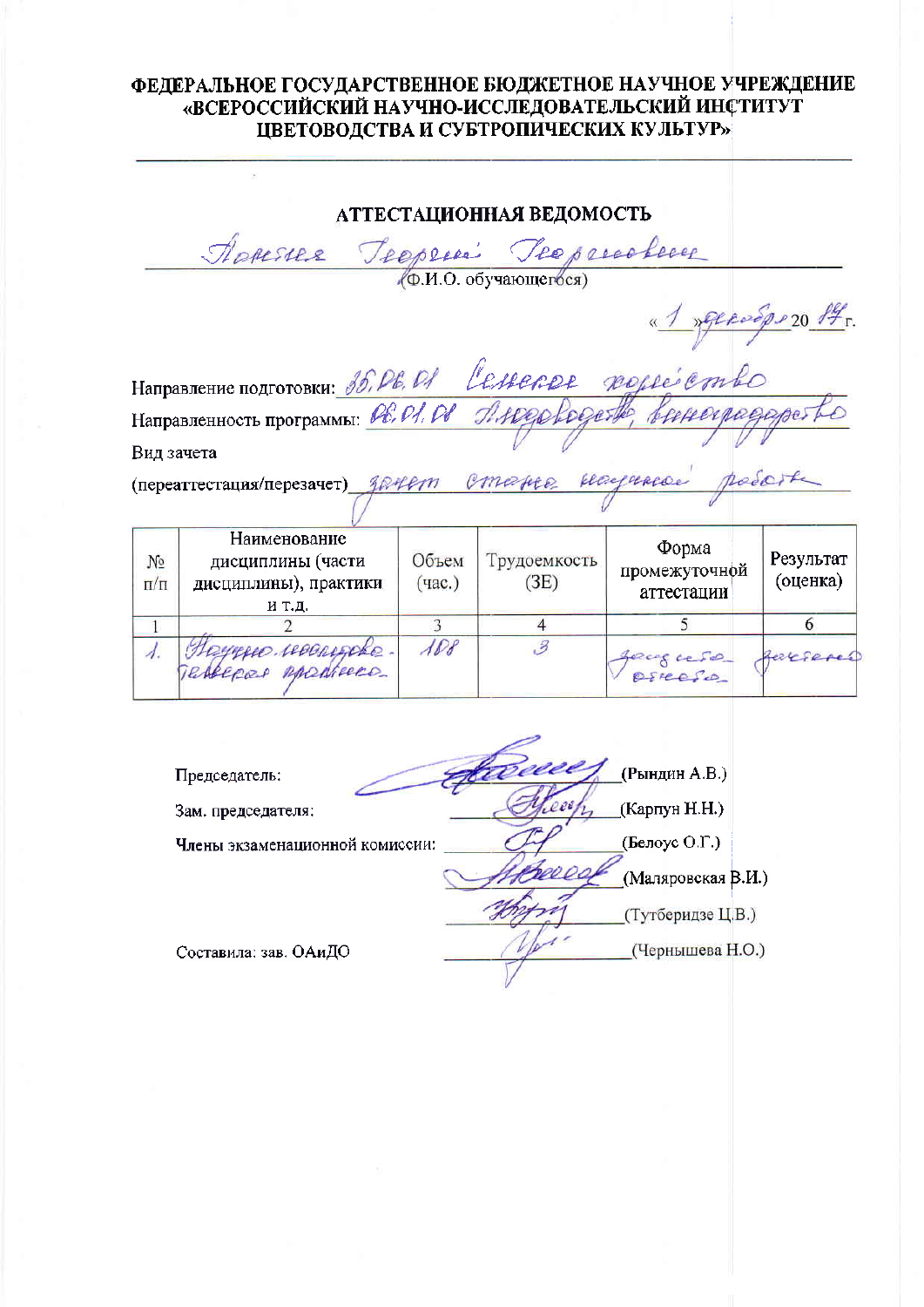АТТЕСТАЦИОННАЯ ВЕДОМОСТЬ Tereseages fred  $(\Phi, M, O, o6$  valor record peroope 2014 r. Направление подготовки: РЕ. РЕ. РА Guericanoen Направленность программы: 03, 04, 05 Вид зачета (переаттестация/перезачет) Hereferred zoyem  $200$ Наименование Форма N<sub>2</sub> Объем Трудоемкость диециплины (части Результат промежуточной  $\Pi/\Pi$ дисциплины), практики (час.)  $(3E)$ (оценка) аттестации и т.д.  $\overline{5}$  $\mathbf{1}$ 3 4  $6 \overline{6}$ receo reachesors ADI . 3 イ e neuse orserí TERVERED MARK EVERO Председатель: (Рындин А.В.) Зам. председателя: (Карпун Н.Н.) Члены экзаменационной комиссии: (Белоус О.Г.) (Маляровская В.И.) (Тутберидзе Ц.В.)

(Чернышева Н.О.)

Составила: зав. ОАиДО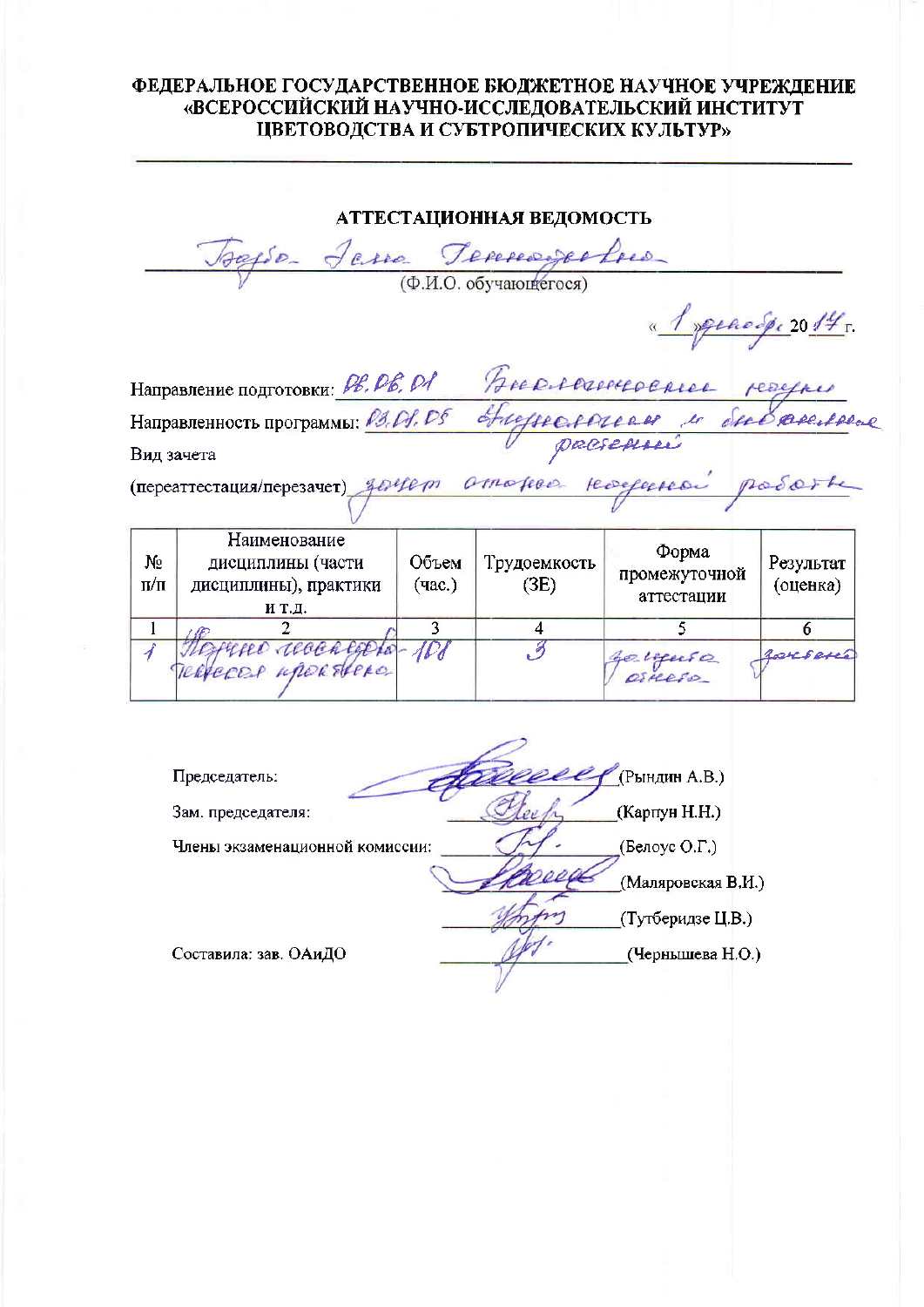## ЗАЧЕТНО-ЭКЗАМЕНАЦИОННАЯ ВЕДОМОСТЬ  $N_2$  and  $N_3$

2017/2018 учебный год

Год подготовки: З

Форма обучения: очная, заочная /подчеркнуть

Форма контроля - зачет с оценкой по дисциплине «Вредители и болезни плодовых и субтропических культур»

По направлению подготовки - 35.06.01 Сельское хозяйство

Специальность (направленность программы) - 06.01.08 Плодоводство, виноградарство

# Дата проведения зачёта с оценкой « 25 » с осабри 20/7.

| No  |                               | Экзаменац. оценка |          |
|-----|-------------------------------|-------------------|----------|
| П/П | Фамилия и инициалы аспирантов | цифра             | прописью |
|     | Тория Г.Б.                    |                   | emperyne |

Obliceer K.O.H., AOUEHT, H.H. Kapriyh. Преподаватель:

Число аспирантов на зачете

Из них получивших -

«отлично» 1

«хорошо» —

«удовлетворительно» -

«неудовлетворительно» -

Число аспирантов, не явившихся на зачет

Число аспирантов, не допущенных к зачет

ЗАПРЕШАЕТСЯ:

1. Принимать экзамены от аспирантов, не внесенных в экзаменационную ведомость.

2. Принимать экзамен в сроки, не установленные приказом директора.

Ведомость составлена:

зав. отделом аспирантуры и дополнительного образования

 $\frac{df'}{df'}$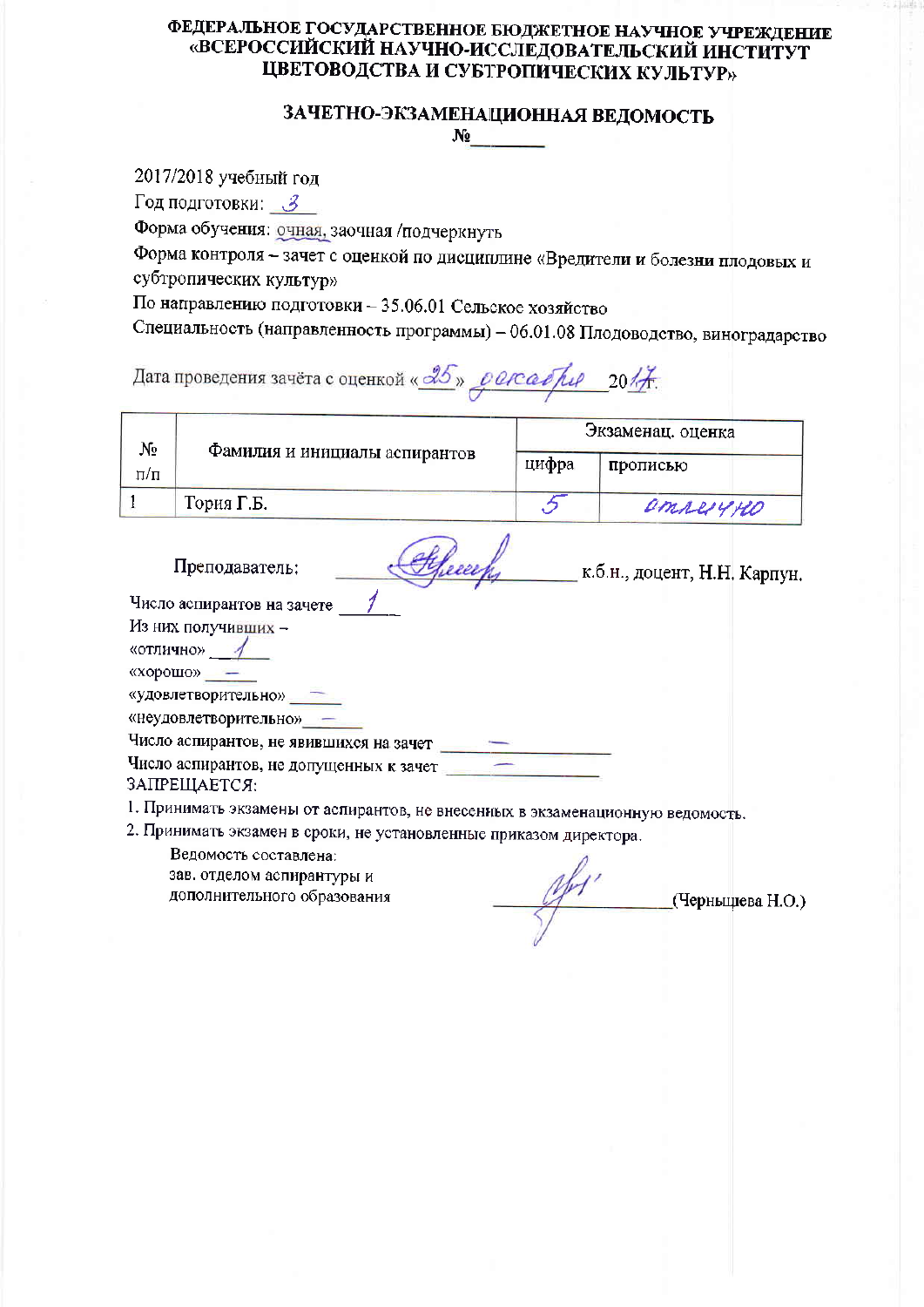#### ЗАЧЕТНО-ЭКЗАМЕНАЦИОННАЯ ВЕДОМОСТЬ  $N_2$  and  $N_3$

2017/2018 учебный год

Год подготовки: З

Форма обучения: очная, заочная /подчеркнуть

Форма контроля - зачет с оценкой по дисциплине «Вредители и болезни плодовых и субтропических культур»

По направлению подготовки - 35.06.01 Сельское хозяйство

Специальность (направленность программы) - 06.01.08 Плодоводство, виноградарство

Дата проведения зачёта с оценкой «<sup>25</sup>» *рекабри 2014*.

|                 | Фамилия и инициалы аспирантов | Экзаменац. оценка |            |  |
|-----------------|-------------------------------|-------------------|------------|--|
| N2<br>$\Pi/\Pi$ |                               | цифра             | прописью   |  |
|                 | Кулава Л.Д.                   |                   | emper Ereo |  |
|                 | Пантия Г.Г.                   |                   | Donnuyeo   |  |

Преподаватель:

Chleesefy K.O.H., доцент, Н.Н. Карпун.

Число аспирантов на зачете 2

Из них получивших -

«отлично» $\mathcal{A}$ 

«хорошо» -

«удовлетворительно» -

«неудовлетворительно» -

Число аспирантов, не явившихся на зачет \_\_\_\_\_\_

Число аспирантов, не допущенных к зачет

ЗАПРЕЩАЕТСЯ:

1. Принимать экзамены от аспирантов, не внесенных в экзаменационную ведомость.

2. Принимать экзамен в сроки, не установленные приказом директора.

 $\mathscr{W}$  (Чернышева Н.О.)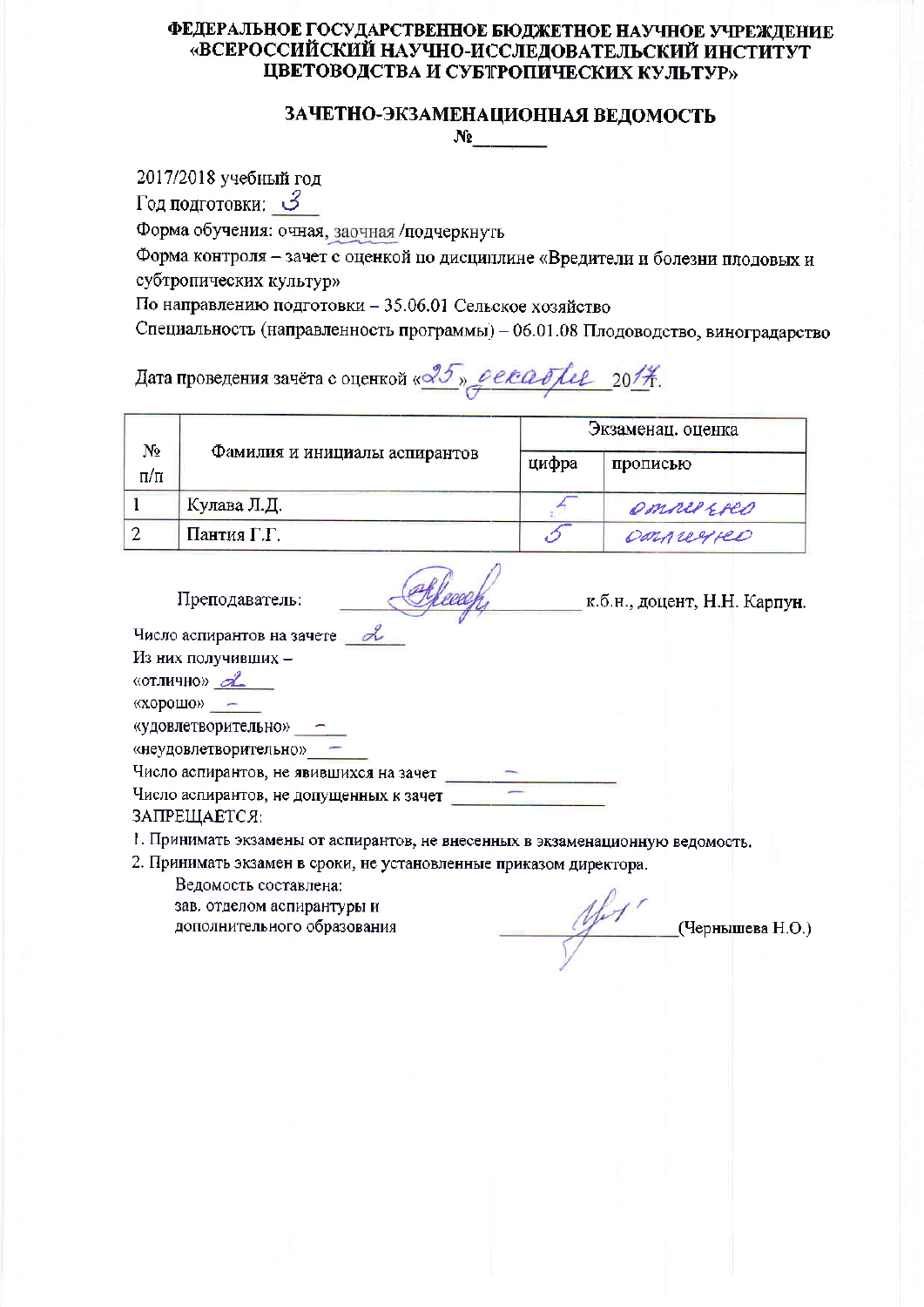# ЗАЧЕТНО-ЭКЗАМЕНАЦИОННАЯ ВЕДОМОСТЬ  $N_2$

2017/2018 учебный год Год подготовки: 3 Форма обучения: очная, заочная /подчеркнуть Форма контроля - зачет с оценкой по дисциплине «Физиологические основы устойчивости растений» По направлению подготовки - 06.06.01 Биологические науки Специальность (направленность программы) - 03.01.05 Физиология и биохимия растений

Дата проведения зачёта с оценкой « 25 » декабря 20/7.

|                 |                               | Экзаменац. оценка |          |
|-----------------|-------------------------------|-------------------|----------|
| No<br>$\Pi/\Pi$ | Фамилия и инициалы аспирантов | цифра             | прописью |
|                 | Базба Э.Г.                    |                   | ancesno  |

| Преподаватель:                           | д.б.н., доцент, О.Г. Белоус. |
|------------------------------------------|------------------------------|
| Число аспирантов на зачете               |                              |
| Из них получивших -                      |                              |
| «отлично»                                |                              |
| «хорошо»                                 |                              |
| «удовлетворительно»                      |                              |
| «неудовлетворительно»                    |                              |
| Число аспирантов, не явившихся на зачет  |                              |
| Число аспирантов, не допущенных к зачету |                              |
| ЗАПРЕЩАЕТСЯ:                             |                              |

1. Принимать экзамены (зачеты) от аспирантов, не внесенных в экзаменационную ведомость.

2. Принимать экзамен (звчет) в сроки, не установленные приказом директора.

 $\mathcal{U}_{\mathcal{M}}$  (Чернышева Н.О.)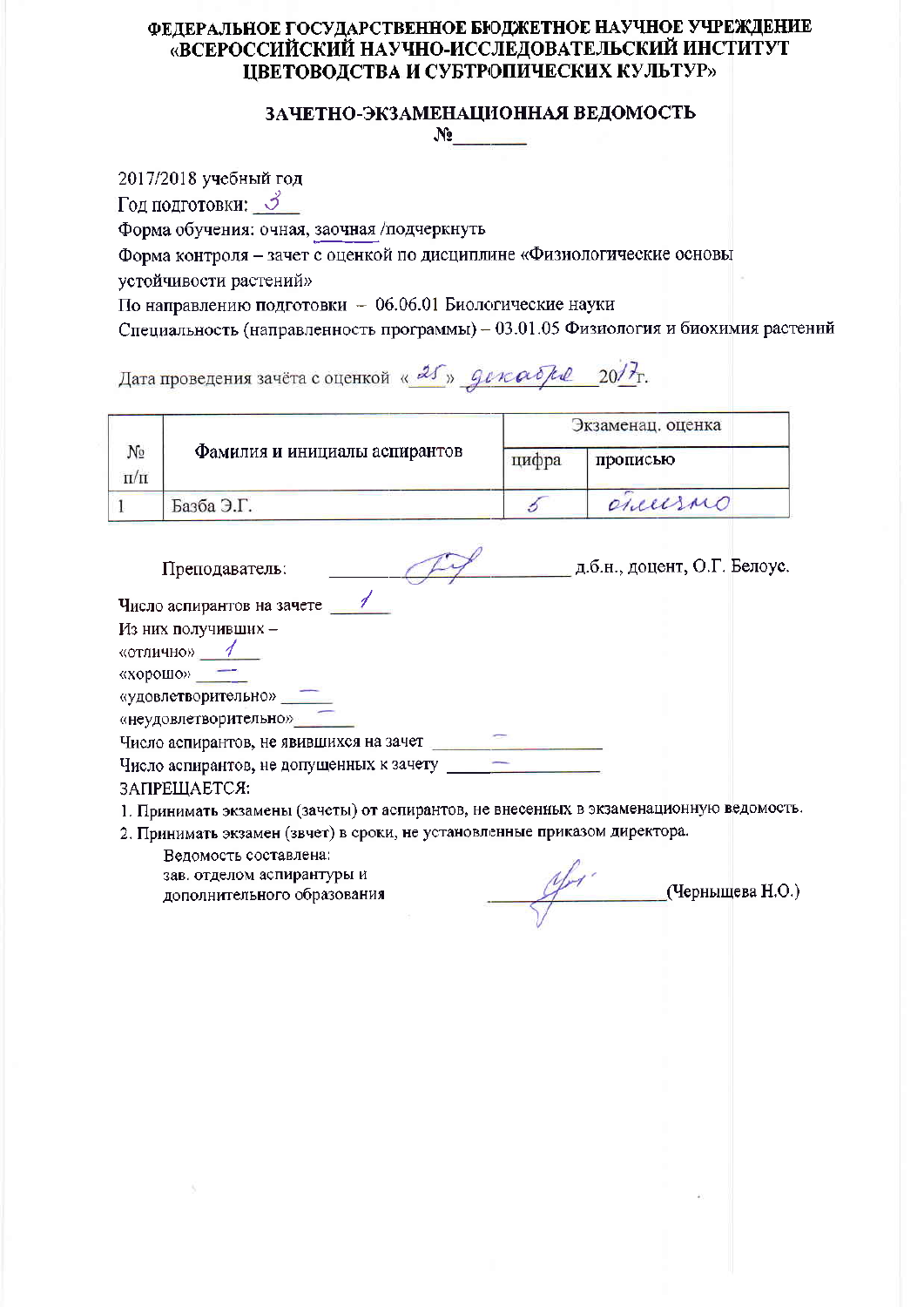#### ЗАЧЕТНО-ЭКЗАМЕНАЦИОННАЯ ВЕДОМОСТЬ  $\mathbf{N}_2$  and  $\mathbf{N}_3$  and  $\mathbf{N}_4$  and  $\mathbf{N}_5$  and  $\mathbf{N}_6$  and  $\mathbf{N}_7$  and  $\mathbf{N}_8$  and  $\mathbf{N}_7$  and  $\mathbf{N}_8$  and  $\mathbf{N}_9$  and  $\mathbf{N}_9$  and  $\mathbf{N}_9$  and  $\mathbf{N}_9$  and  $\mathbf{N}_9$  and  $\mathbf{N}_9$  and  $\mathbf{N}_9$  a

2017/2018 учебный год

Год подготовки:  $2$ 

Форма обучения: очная, заочная /подчеркнуть

Форма контроля - зачет с оценкой по дисциплине «Селекция и семеноводство с.х. растений»

По направлению подготовки - 35.06.01 Сельское хозяйство

Специальность (направленность программы) - 06.01.05 Селекция и семеноводство сельскохозяйственных растений

Дата проведения зачёта с оценкой « / 8 » институт 20/ 8.

|                 |                               | Экзаменац. оценка |            |
|-----------------|-------------------------------|-------------------|------------|
| Nρ<br>$\Pi/\Pi$ | Фамилия и инициалы аспирантов | цифра             | прописью   |
|                 | Якушина Л.Г.                  |                   | ommen reco |

| Преподаватель:                                               | к.с.-х.н. Н.М. Гутиева |
|--------------------------------------------------------------|------------------------|
| Число аспирантов на зачете                                   |                        |
|                                                              |                        |
| Из них получивших -                                          |                        |
| «отлично»                                                    |                        |
| «хорошо»                                                     |                        |
| «удовлетворительно»                                          |                        |
| «неудовлетворительно»                                        |                        |
| Число аспирантов, не явившихся на зачет                      |                        |
| Число аспирантов, не допущенных к зачету<br>. . <del>.</del> |                        |

ЗАПРЕЩАЕТСЯ:

1. Принимать экзамены (зачеты) от аспирантов, не внесенных в экзаменационную ведомость.

2. Принимать экзамен (зачет) в сроки, не установленные приказом директора.

Ведомость составила:

зав, отделом аспирантуры и дополнительного образования

(Чернышева Н.О.)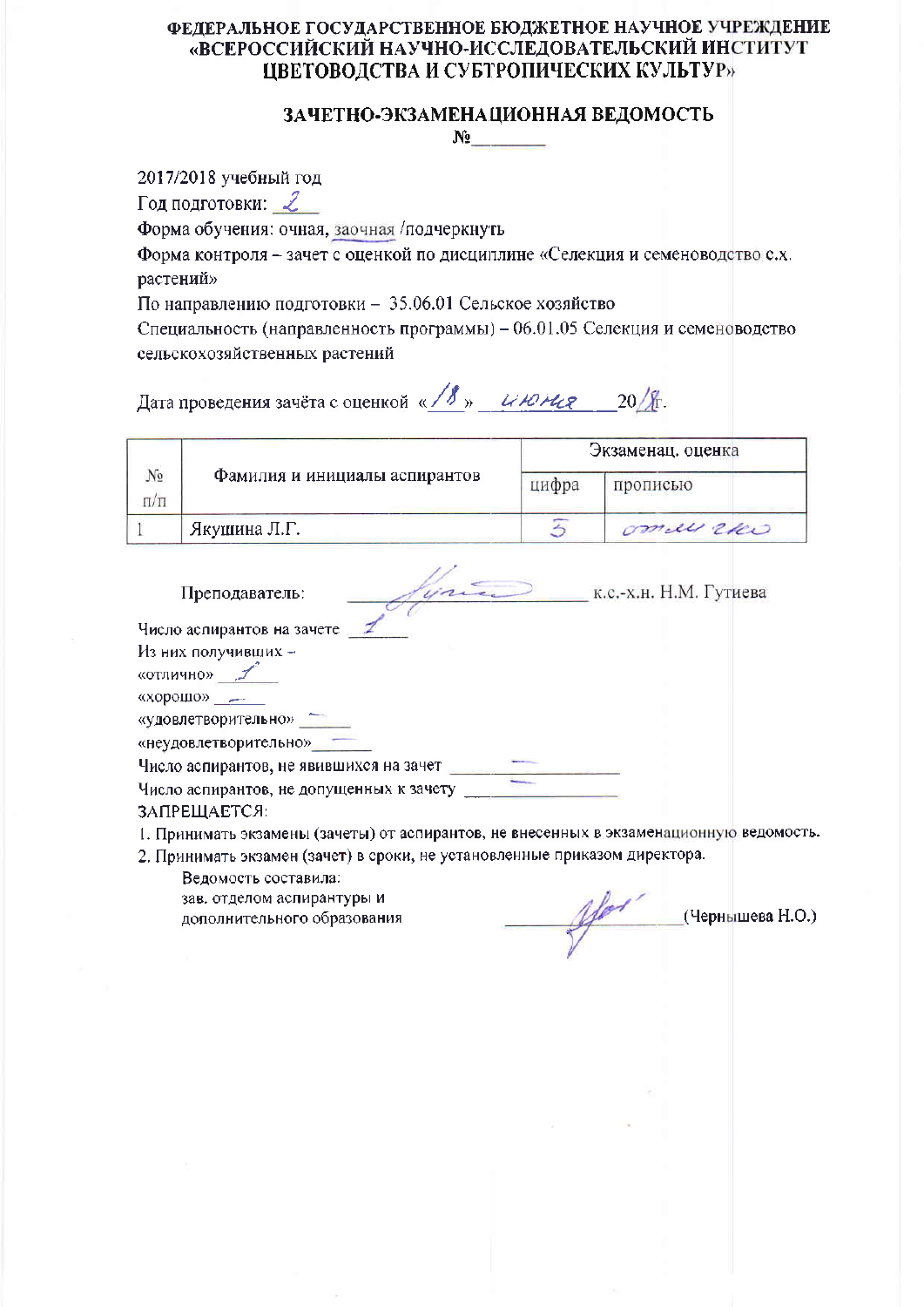#### ЗАЧЕТНО-ЭКЗАМЕНАЦИОННАЯ ВЕДОМОСТЬ  $N_2$

2017/2018 учебный год

Год подготовки: 2

Форма обучения: очная, заочная /подчеркнуть

Форма контроля - зачет с оценкой по дисциплине «Физиология и биохимия растений» По направлению подготовки - 06.06.01 Биологические науки

Специальность (направленность программы) - 03.01.05 Физиология и биохимия растений

Дата проведения зачёта с оценкой « 19» инона 2016.

|           |                               | Экзаменац. оценка |           |
|-----------|-------------------------------|-------------------|-----------|
| No<br>п/п | Фамилия и инициалы аспирантов | цифра             | прописью  |
|           | Платонова Н.Б.                |                   | successio |

| Преподаватель:                          | д.б.н., доцент, О.Г. Белоус. |  |
|-----------------------------------------|------------------------------|--|
| Число аспирантов на зачете              |                              |  |
| Из них получивших -                     |                              |  |
| «отлично»                               |                              |  |
| «хорошо»                                |                              |  |
| «удовлетворительно»                     |                              |  |
| «неудовлетворительно»                   |                              |  |
| Число аспирантов, не явившихся на зачет |                              |  |
| Число аспирантов, не допущенных к зачет |                              |  |
| ЗАПРЕЩАЕТСЯ:                            |                              |  |

1. Принимать экзамены, зачеты от аспирантов, не внесенных в экзаменационную ведомость.

2. Принимать экзамен, зачет в сроки, не установленные приказом директора.

 $\frac{gh}{1}$  (Чернышева Н.О.)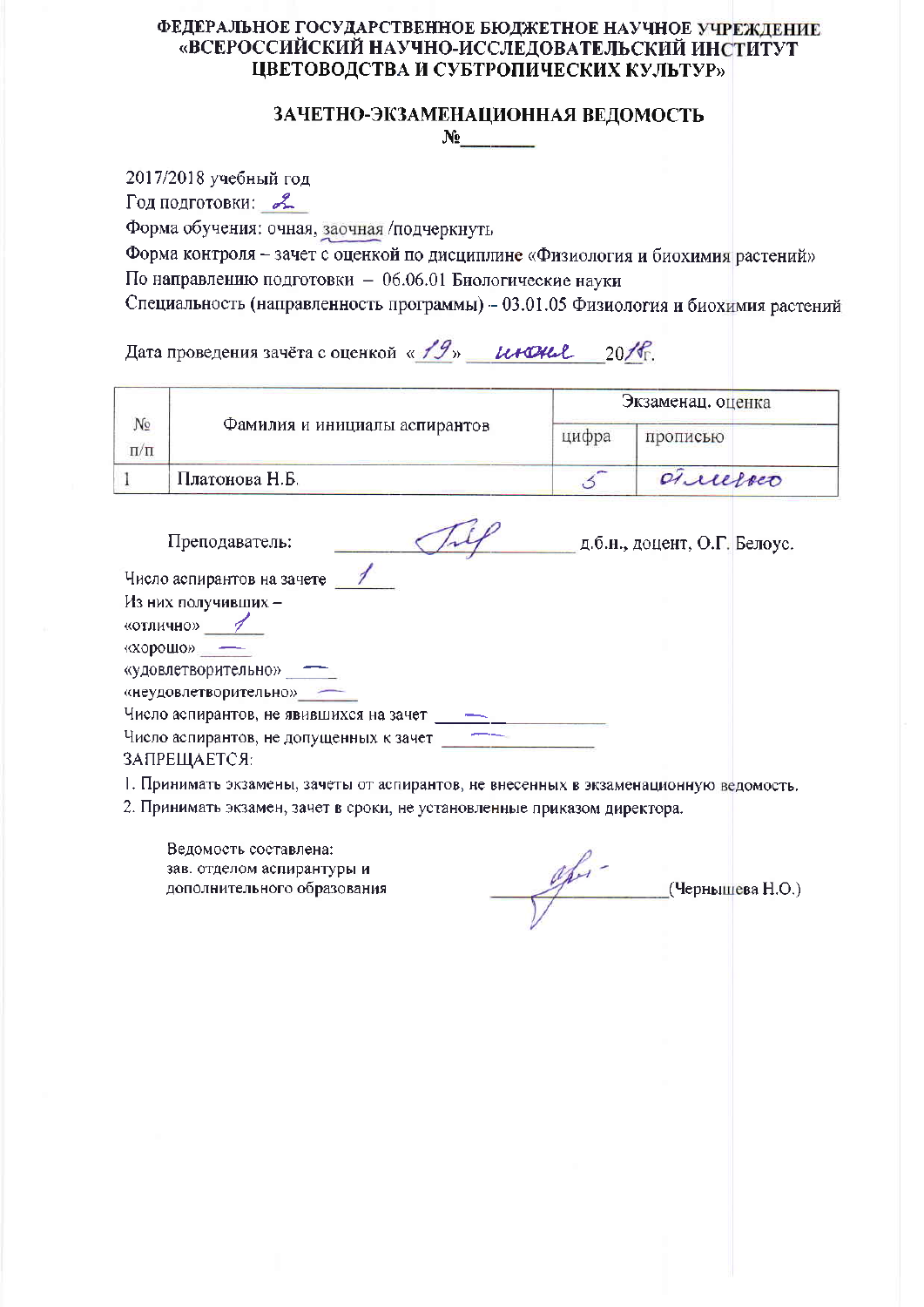# ЗАЧЕТНО-ЭКЗАМЕНАЦИОННАЯ ВЕДОМОСТЬ  $N<sub>2</sub>$

2017/2018 учебный год Год подготовки: 2 Форма обучения: очная, заочная /подчеркнуть Форма контроля - зачет с оценкой по дисциплине «Научные основы плодоводства и виноградарства» По направлению подготовки - 35.06.01 Сельское хозяйство

Специальность (направленность программы) - 06.01.08 Плодоводство, виноградарство

Дата проведения зачёта с оценкой «АЭ» \_\_ ОС \_\_ 20/8г.

|                 |                               | Экзаменац. оценка |            |  |
|-----------------|-------------------------------|-------------------|------------|--|
| Nο<br>$\Pi/\Pi$ | Фамилия и инициалы аспирантов | цифра             | прописью   |  |
|                 | Граутвейн К.С.                |                   | omelli Exe |  |

| Преподаватель:                          | к.с.-х.н., доцент Ц.В. Тутберидзе |  |
|-----------------------------------------|-----------------------------------|--|
| Число аспирантов на зачете              |                                   |  |
| Из них получивших -<br>«отлично»        |                                   |  |
| «хорошо» -                              |                                   |  |
| «удовлетворительно»                     |                                   |  |
| «неудовлетворительно»                   |                                   |  |
| Число аспирантов, не явившихся на зачет |                                   |  |
| Число аспирантов, не допущенных к зачет |                                   |  |
| ЗАПРЕЩАЕТСЯ:                            |                                   |  |

1. Принимать экзамены (зачеты) от аспирантов, не внесенных в экзаменационную ведомость.

2. Принимать экзамен (зачет) в сроки, не установленные приказом директора.

Ведомость составлена:

зав, отделом аспирантуры и дополнительного образования

 $\mathcal{U}_{\text{per}}$  (Чернышева Н.О.)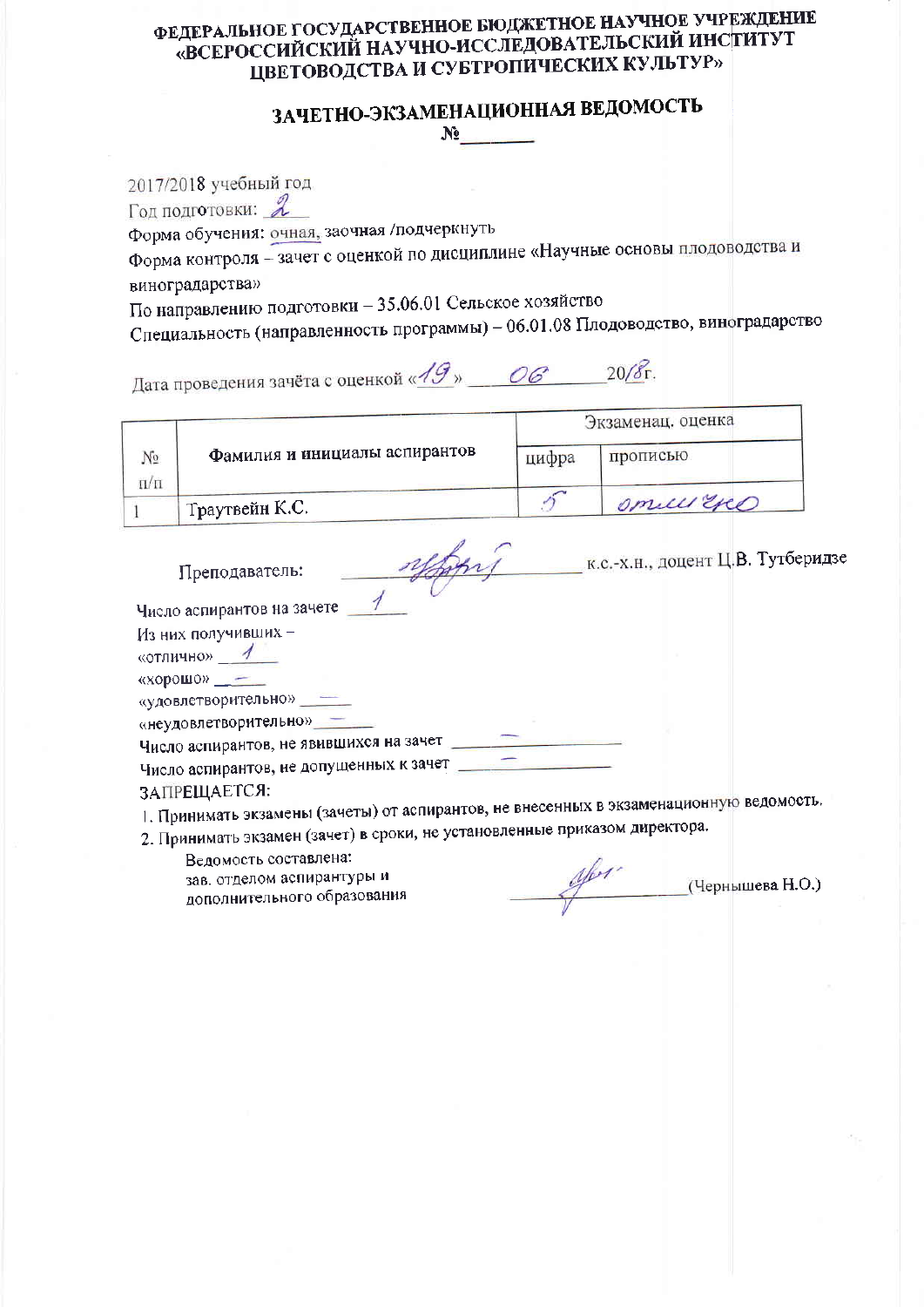#### ЗАЧЕТНО-ЭКЗАМЕНАЦИОННАЯ ВЕДОМОСТЬ  $N_2$  and  $N_3$

2017/2018 учебный год

Год подготовки: З

Форма обучения: очная, заочная /подчеркнуть

Форма контроля - зачет с оценкой по дисциплине «Субтропические культуры» По направлению подготовки - 35.06.01 Сельское хозяйство

Специальность (направленность программы) - 06.01.08 Плодоводство, виноградарство

Дата проведения зачёта с оценкой « (9 » иноне 2018г.

|           |                               | Экзаменац. оценка |           |  |  |
|-----------|-------------------------------|-------------------|-----------|--|--|
| No<br>п/п | Фамилия и инициалы аспирантов | цифра             | прописью  |  |  |
|           | Тория Г.Б.                    |                   | $x$ oppus |  |  |

| Преподаватель:                                    | д.с.-н. Омаров М.Д. |
|---------------------------------------------------|---------------------|
| Число аспирантов на зачете<br>Из них получивших - |                     |
| «отлично»                                         |                     |
| «хорошо»                                          |                     |
| «удовлетворительно»                               |                     |
| «неудовлетворительно»                             |                     |
| Число аспирантов, не явившихся на зачет           |                     |
| Число аспирантов, не допущенных к зачету          |                     |

ЗАПРЕЩАЕТСЯ:

1. Принимать экзамены (зачеты) от аспирантов, не внесенных в экзаменационную ведомость.

2. Принимать экзамен (зачет) в сроки, не установленные приказом директора.

Ведомость составила: зав. отделом аспирантуры и дополнительного образования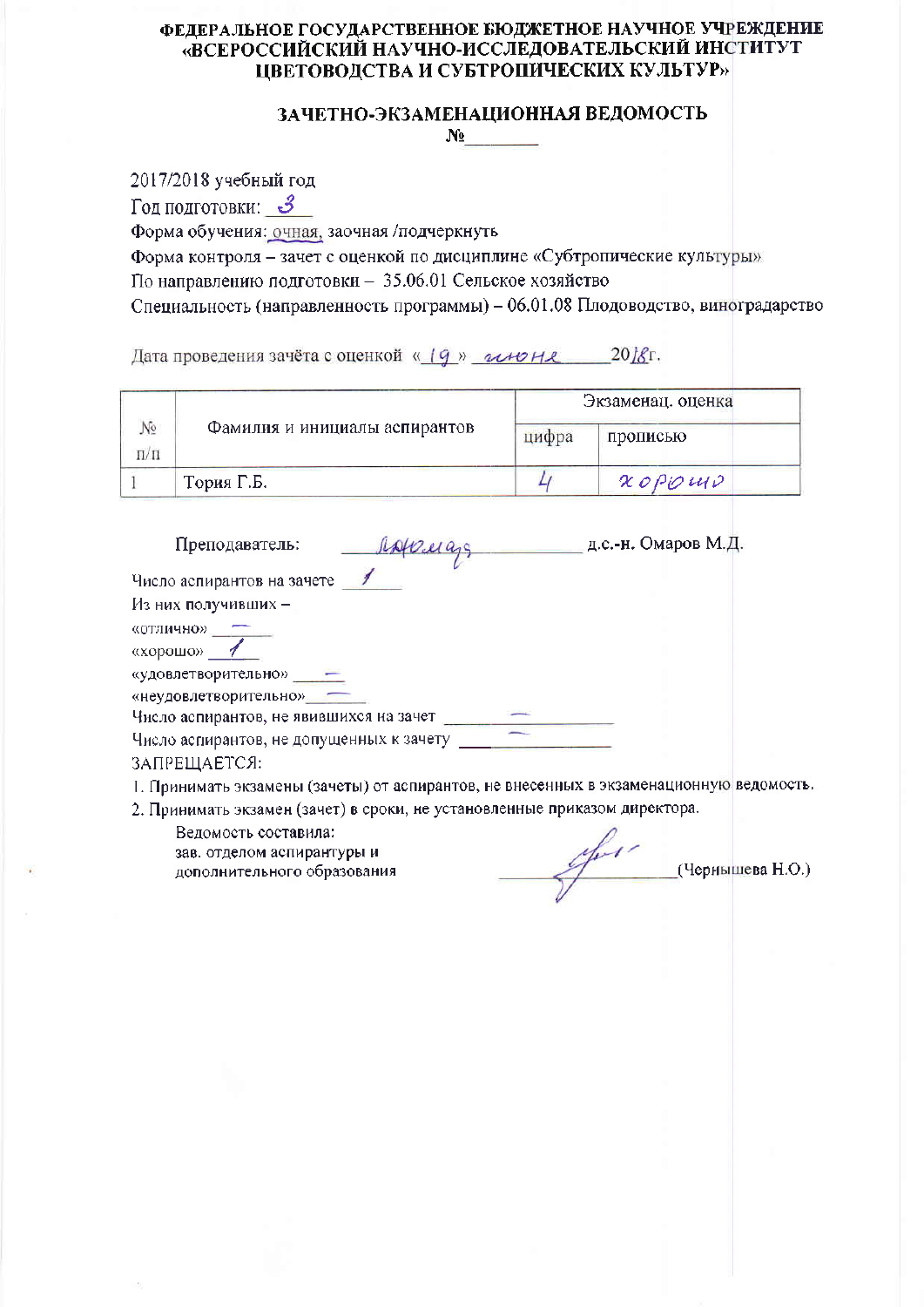#### ЗАЧЕТНО-ЭКЗАМЕНАЦИОННАЯ ВЕДОМОСТЬ  $N_2$  and  $N_3$

2017/2018 учебный год

Год подготовки: В

Форма обучения: очная, заочная /подчеркнуть

Форма контроля - зачет с оценкой по дисциплине «Субтропические культуры» По направлению подготовки - 35.06.01 Сельское хозяйство

Специальность (направленность программы) - 06.01.08 Плодоводство, виноградарство

Дата проведения зачёта с оценкой « 19» и номеле 2014.

|                       |                               | Экзаменац. оценка |          |
|-----------------------|-------------------------------|-------------------|----------|
| N <sup>o</sup><br>п/п | Фамилия и инициалы аспирантов | цифра             | прописью |
|                       | Пантия Г.Г.                   |                   | repony   |

| Преподаватель:                           | Mary | д.с.-н. Омаров М.Д. |
|------------------------------------------|------|---------------------|
| Число аспирантов на зачете               |      |                     |
| Из них получивших -                      |      |                     |
| «отлично» -                              |      |                     |
| «хорошо»                                 |      |                     |
| «удовлетворительно»                      |      |                     |
| «неудовлетворительно»                    |      |                     |
| Число аспирантов, не явившихся на зачет  |      |                     |
| Число аспирантов, не допущенных к зачету |      |                     |
| ЗАПРЕШАЕТСЯ:                             |      |                     |

1. Принимать экзамены (зачеты) от аспирантов, не внесенных в экзаменационную ведомость.

2. Принимать экзамен (зачет) в сроки, не установленные приказом директора.

(Чернышева Н.О.)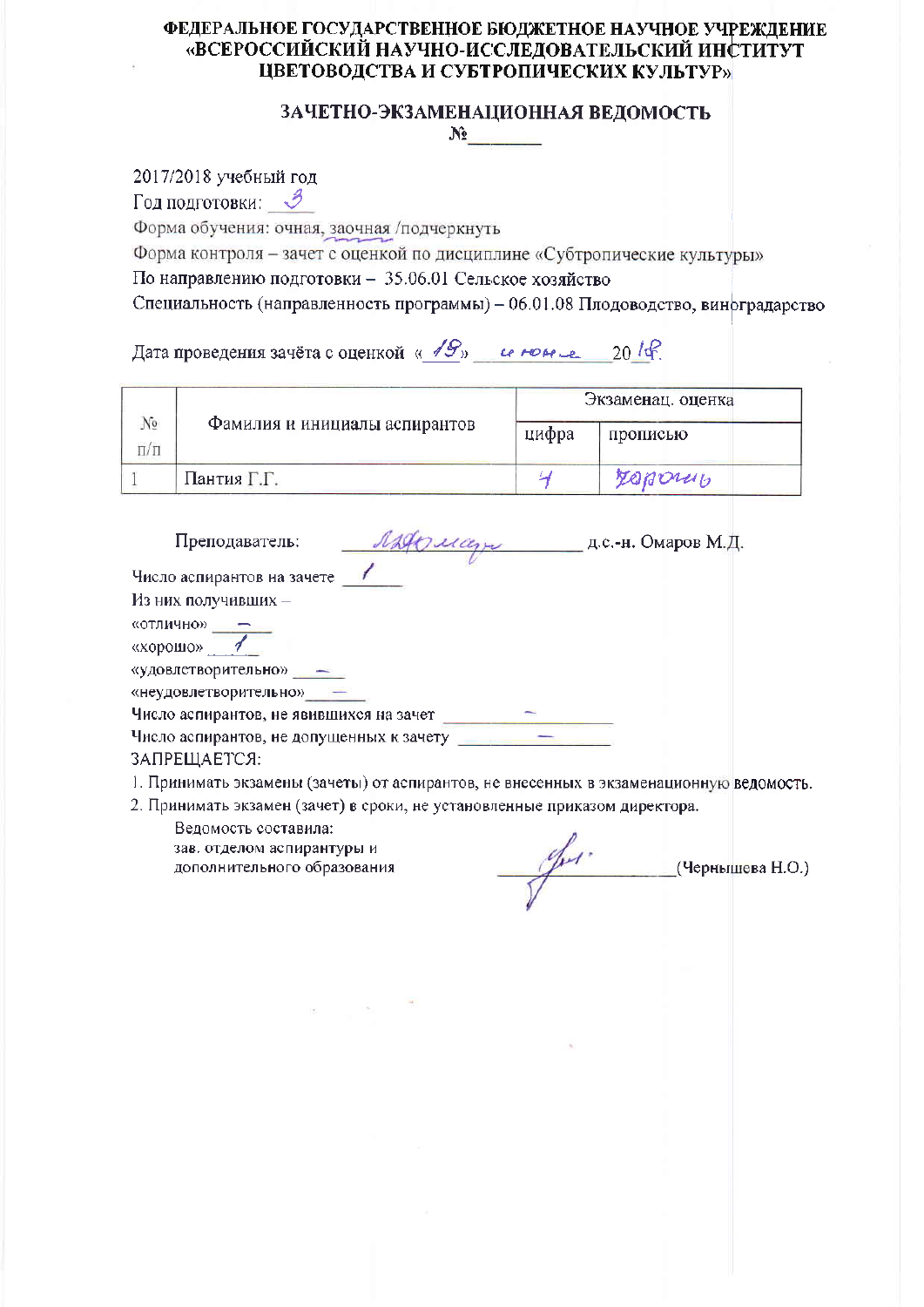## ЗАЧЕТНО-ЭКЗАМЕНАЦИОННАЯ ВЕДОМОСТЬ  $N_2$

2017/2018 учебный год Год подготовки: 3 Форма обучения: очная, заочная /подчеркнуть Форма контроля - зачет с оценкой по дисциплине «Физиологические основы минерального питания растений» По направлению подготовки - 06.06.01 Биологические науки Специальность (направленность программы) - 03.01.05 Физиология и биохимия растений Дата проведения зачёта с оценкой «2?» *Определ 2016*г. Экзаменац. оценка  $N_2$ Фамилия и инициалы аспирантов цифра прописью  $\Pi/\Pi$  $\mathbf{1}$ Базба Э.Г. 5 OTALLEINO к.с.-х.н. К.В. Клемешова Преподаватель: Число аспирантов на зачете 1 Из них получивших -«отлично» 1 «хорошо» — «удовлетворительно» -«неудовлетворительно» -Число аспирантов, не явившихся на зачет ЗАПРЕШАЕТСЯ: 1. Принимать экзамены (зачеты) от аспирантов, не внесенных в экзаменационную ведомость. 2. Принимать экзамен (зачет) в сроки, не установленные приказом директора. Ведомость составила: зав. отделом аспирантуры и

дополнительного образования

efer.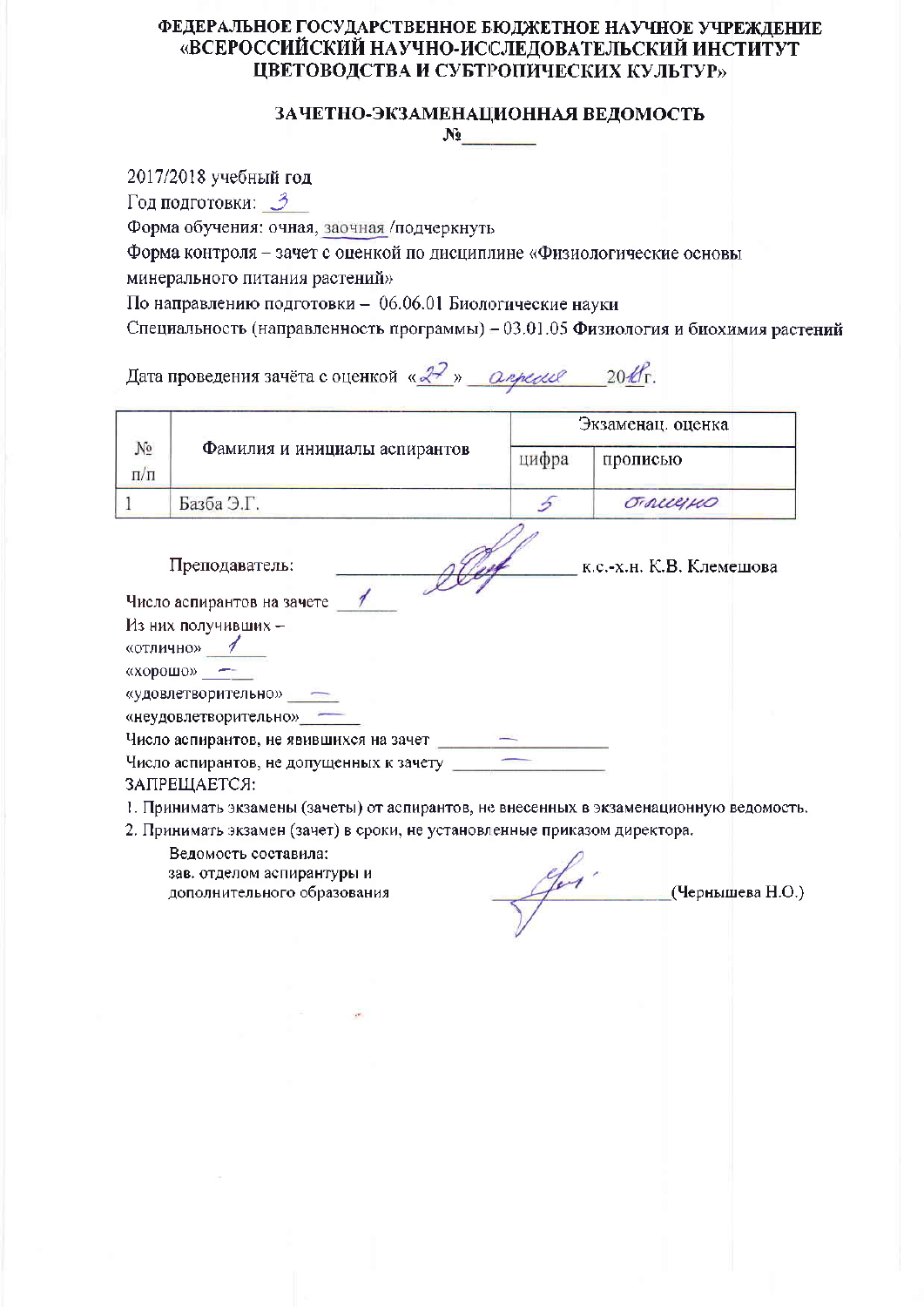# ЗАЧЕТНО-ЭКЗАМЕНАЦИОННАЯ ВЕДОМОСТЬ

 $N_2$  and  $N_3$ 

2017/2018 учебный год

Год подготовки: 3

Форма обучения: очная, заочная /подчеркнуть

Форма контроля - зачет с оценкой по дисциплине «Биология растительной клетки in vitro» По направлению подготовки - 06.06.01 Биологические науки

Специальность (направленность программы) - 03.01.05 Физиология и биохимия растений

Дата проведения зачёта с оценкой « 19» (серонее 20/А.

|           | Экзаменац. оценка                                                                       |       |                         |
|-----------|-----------------------------------------------------------------------------------------|-------|-------------------------|
| $N_2$     | Фамилия и инициалы аспирантов                                                           | цифра | прописью                |
| $\Pi/\Pi$ |                                                                                         |       |                         |
| 1         | Базба Э.Г.                                                                              |       | ommeurse                |
|           | peer<br>Преподаватель:                                                                  |       | к.б.н. В.И. Маляровская |
|           | Число аспирантов на зачете                                                              |       |                         |
|           | Из них получивших -                                                                     |       |                         |
|           | «отлично» 1                                                                             |       |                         |
|           | «хорошо»                                                                                |       |                         |
|           | «удовлетворительно» -                                                                   |       |                         |
|           | «неудовлетворительно» -                                                                 |       |                         |
|           | Число аспирантов, не явившихся на зачет                                                 |       |                         |
|           | Число аспирантов, не допущенных к зачету                                                |       |                         |
|           | ЗАПРЕЩАЕТСЯ:                                                                            |       |                         |
|           | 1. Принимать экзамены (зачеты) от аспирантов, не внесенных в экзаменационную ведомость. |       |                         |
|           | 2. Принимать экзамен (зачет) в сроки, не установленные приказом директора.              |       |                         |
|           | Ведомость составила:                                                                    |       |                         |
|           | зав. отделом аспирантуры и                                                              |       |                         |

дополнительного образования